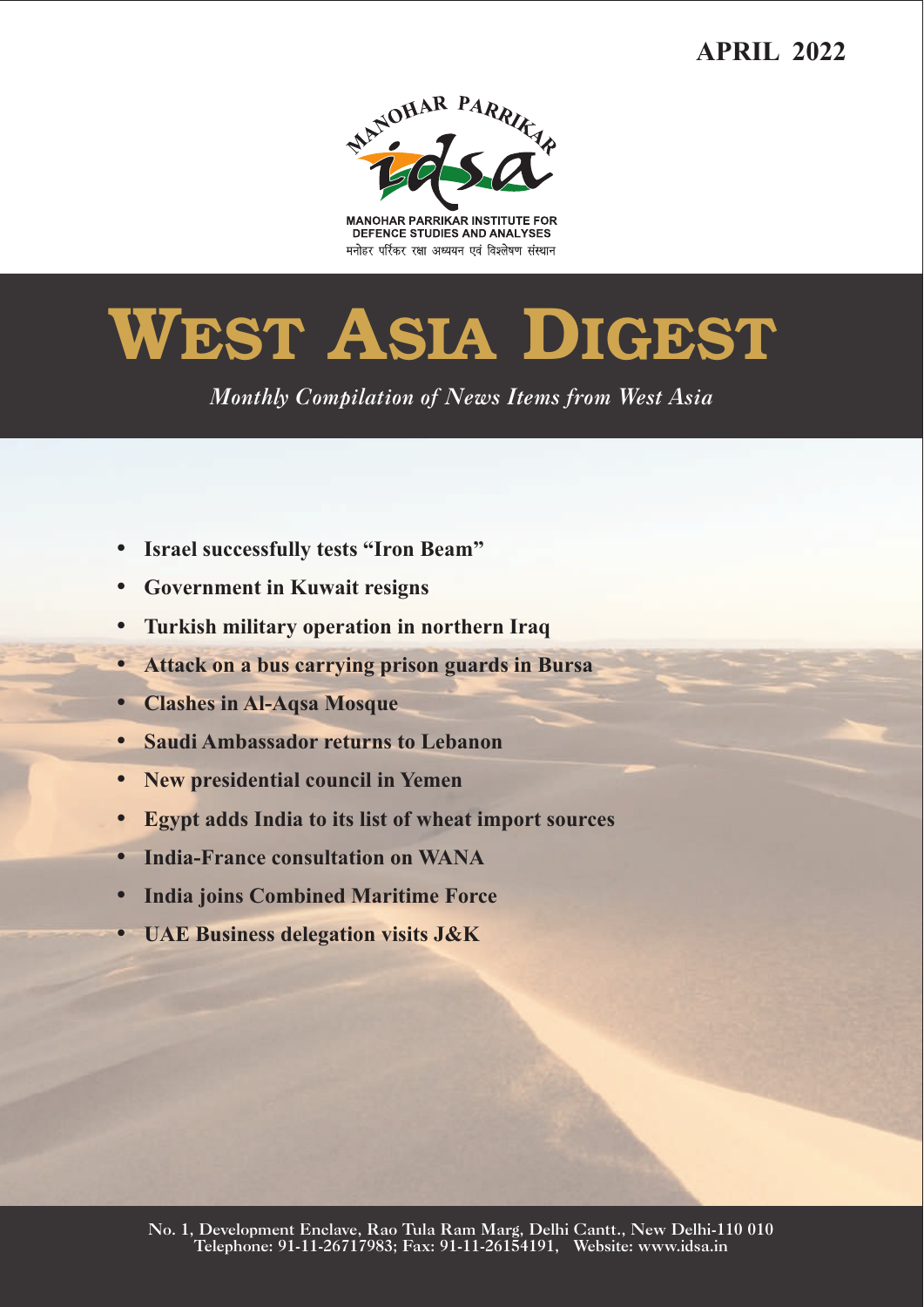#### **Israel successfully tests "Iron Beam"**

Israel successfully tested the new "Iron Beam'' laser interception system on April 15, 2022. This is the world's first energybased weapon system that uses lasers to neutralise the incoming enemy projectile (UAVs, rockets & mortars). It has reduced the cost of targeting incoming projectiles to US\$3.50 per shot and will be used complementary to the Iron Dome which is relatively more expensive. The system will significantly improve Israel's defensive as well as offensive capabilities and can be a game changer in dealing with rocket threats on its southern front. Iron Beam's interceptions are silent and undetectable which makes it a unique aerial defence system. By announcing the test of Iron Beam close to the anniversary of the 11-day Israel-Gaza war, Israel indirectly tried to send a message to its adversaries of its technological prowess.

#### **Government in Kuwait resigns**

The Kuwaiti government resigned on April 5, 2022, amid escalating tensions with the parliament. The Prime Minister, Sabah Khaled Al Sabah, submitted the resignation to crown prince Sheikh Meshal al-Ahmad Al Jaber Al Sabah. While no clear reason was given for the resignation, it came a week after the parliament questioned the prime minister. A group of lawmakers were unhappy with the functioning of the government, accusing them of following unconstitutional practices, "disrupting the interests of citizens" and non-cooperation with legislative institutions. It was the third time a government resigned in Kuwait in the past year and half, which speaks volumes of the prevailing political instability in the country.

## **Turkish military operation in northern Iraq**

The Turkish Armed Forces launched "Operation Claw Lock" on April 18, 2022 to eliminate Kurdistan Workers' Party (PKK) hideouts in northern Iraq. The military operation comes amidst increased Kurdish insurgency in south eastern areas in Turkey. Turkish security agencies have also stepped-up attacks against (*Yekîneyên Parastina Gel*) YPG in northern Syria, which Turkey considers a branch of PKK. While Turkey destroyed the ammunition depots, shelters and headquarters of the PKK in northern Iraq, it ensured that the territorial integrity of Iraq was not breached. The PKK's terror activities have been condemned by countries thereby fetching it the designation of a terror organisation since 1980s by Turkey, the US and the European Union.

## **Attack on a bus carrying prison guards in Bursa**

On April 20, 2022, the Osmangazi district of Bursa in Turkey witnessed an explosion in the early morning hours. The remotecontrolled handmade explosive device left beneath an electric pole, detonated while a prison vehicle was passing by causing the death of a prison guard and leaving another in a critical condition. Claiming it to be a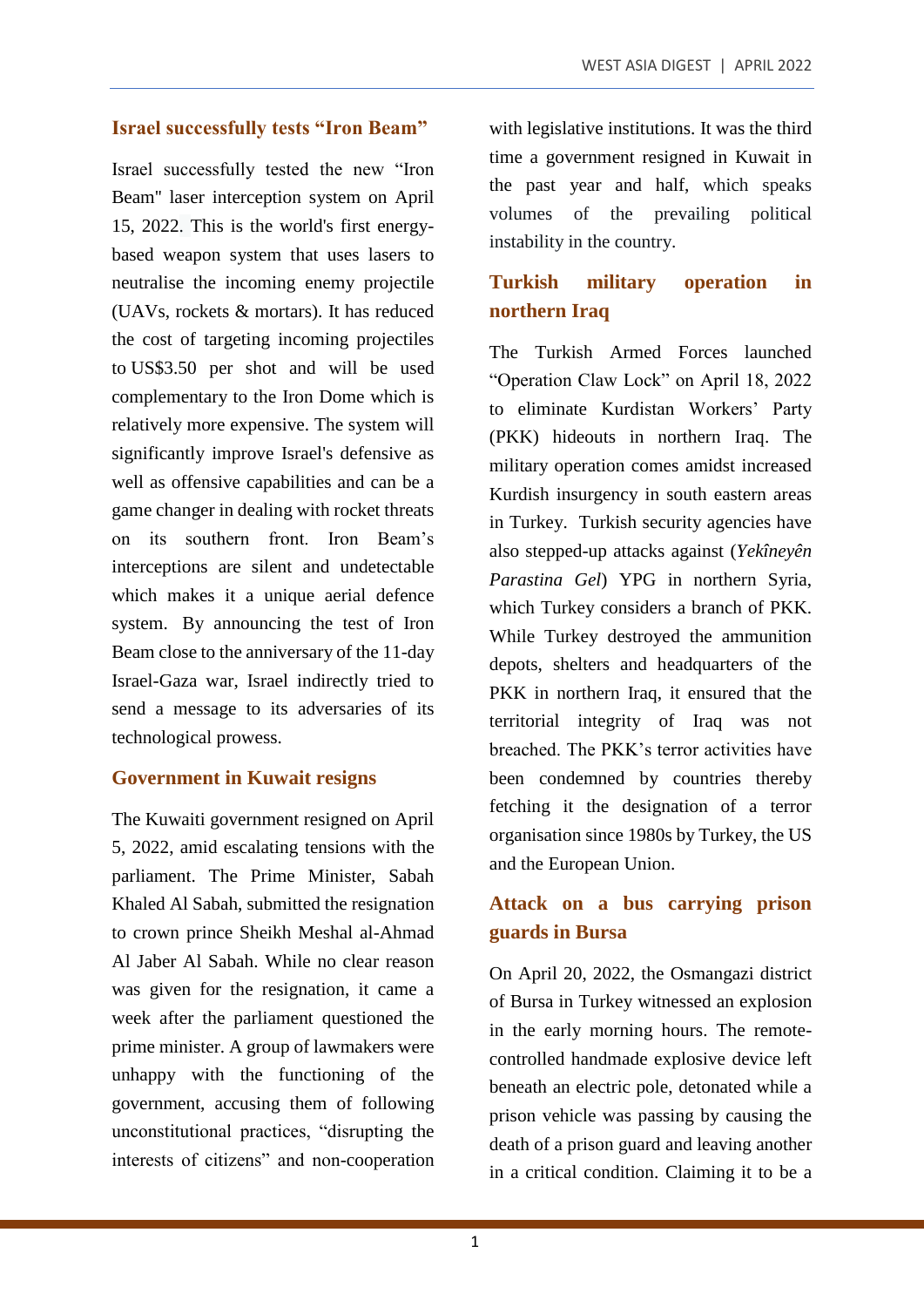terror attack, the Turkish Interior Minister Süleyman Soylu visited the wounded personnel in the hospital and assured that the perpetrators of the terror attack would be apprehended and punished.

### **Clashes in Al-Aqsa Mosque**

Clashes erupted between Palestinian worshippers and Israel Defence Forces (IDF) personnel at the Al-Aqsa Mosque in Jerusalem on April 21, 2022. The Palestinian worshippers were protesting against allowing Jewish worshippers to visit the Haram al-Sharif/Temple Mount area. The clashes were followed by firing of rockets by Palestinian militants in Gaza into southern Israel which were intercepted and destroyed by the IDF. Furthermore, Hamas leader Ismail Haniyeh has warned Israel against permitting Jewish visitors to enter the Haram al-Sharif/Temple Mount. The clashes with the Palestinians have raised concerns of the already struggling Israeli government that has lost majority in the parliament.

## **Saudi Ambassador returns to Lebanon**

In a major move to reduce diplomatic tensions with Lebanon, Saudi Arabia returned its ambassador to Beirut on April 8, 2022. The decision came after Lebanon's Prime Minister Najib Mikati assured that his country will take the required steps to boost cooperation with Saudi Arabia and other Gulf countries. The Saudi government along with the United Arab Emirate (UAE), Bahrain and Kuwait had recalled their ambassadors from Lebanon in October 2021 in response to former Lebanese Information Minister George Kordahi's comment criticising the Saudiled coalition military operation in Yemen. The reduction in diplomatic tensions will help Lebanon cope up with the economic crises, as trade with the Gulf Cooperation Council (GCC) is vital for the country's economy.

#### **New presidential council in Yemen**

A new presidential council took charge in Yemen on April 19, 2022. The swearing in of the members of the presidential council was held in the southern port city of Aden with Rashad Al Alimi appointed as its head along with eight other members from across the country as its officials. The council was formed to run the country after President Abdrabu Mansur Hadi stepped down earlier this month apparently under Saudi-GCC pressure. The UAE and United States (US) welcomed the new council and urged it to take concrete steps to end the years long conflict in Yemen.

## **Egypt adds India to its list of wheat import sources**

Egypt's Minister of Agriculture and Land Reclamation, El-Said Marzouq El-Qosair said that his country included India in its list of countries to import wheat. This comes within the framework of the Egyptian government's efforts to secure new sources of supply amid ongoing Ukraine-Russia conflict. The conflict has raised concerns regarding food security in WANA region